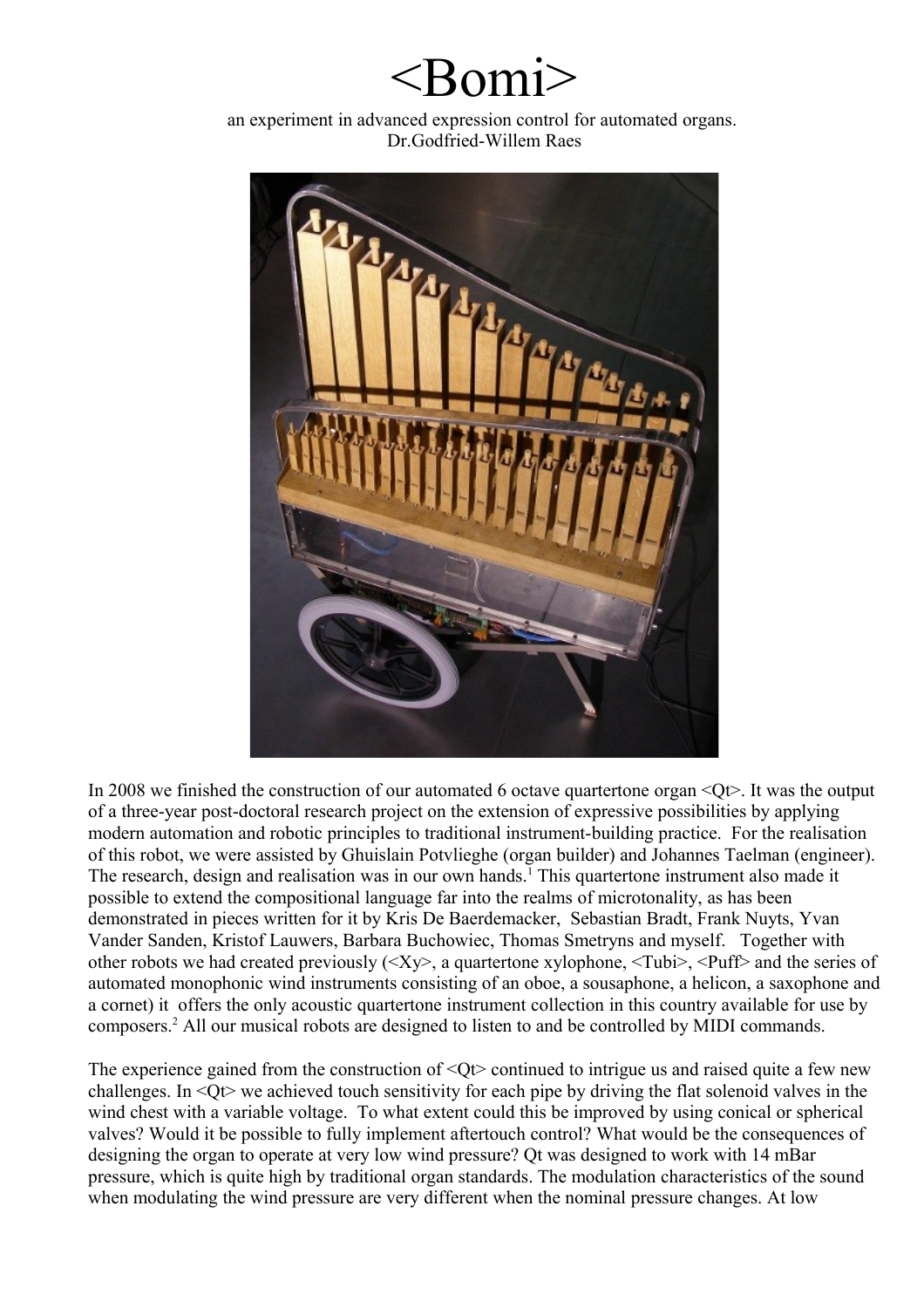pressure, modulation possibilities appear to be larger.

To obtain an experiment-based answer to these questions, we set up another relatively small building project: <Bomi>, finished by the end of 2010. The design of this musical robot was triggered by an offer found on the August Laukhuff website for a semi-finished and incomplete wooden 4-feet register that seemed perfectly suitable to carry out these experiments. The stopped pipes are made of light oak wood and we made an extra five pipes ourselves, so that the lowest note is now 55 ( low G). With 37 pipes in total, we obtained an ambitus of three octaves:



The sound was designed to be soft and gentle, but still pretty rich in overtones and with a clear and slightly spitting attack. This was achieved using traditional techniques of organ pipe intonation and tuning. To aid in adjusting the instrument we added regulating screws in the pipe feet. The wood has been left in its natural and untreated state. The pipes are tightly fitted to the wind chest using easily replaceable Teflon tape (PTFE), the same type used in general plumbing. Since the instrument is designed for transportation, the pipes are inserted deeper into the upper plate of the wind chest than usual in traditional organ building.

The scale used for the register is (scales in mm):

|                                                   | internal | external | pipe length pipe length from flue length of foot |    | hole size | conical valve |
|---------------------------------------------------|----------|----------|--------------------------------------------------|----|-----------|---------------|
| note 55 g 0 $37.0 \times 49.0$ 50.0 x 63.0 460 mm |          |          | 400 mm                                           | 60 | 10        | 24            |
| note 56 g#0 $35.5 \times 47.0$ 49.0 x 61.0 435 mm |          |          | 378 mm                                           | 60 | 10        | 24            |
| note 57 a 0 33.5 x 45.0 47.0 x 59.0 414 mm        |          |          | 355 mm                                           | 60 | 10        | 24            |
| note 58 a#0 33.0 x 43.5 46.0 x 58.0 392 mm        |          |          | 336 mm                                           | 60 | 10        | 24            |
| note 59 b 0 31.0 x 42.0 45.0 x 56.0 370 mm        |          |          | 313 mm                                           | 60 | 10        | 24            |
| note 60 c 1 29.0 x 41.0 43.0 x 54.0 340 mm        |          |          | 280 mm                                           | 60 | 9         | 24            |
| note 61 c#1 28.5 x 38.7 42.0 x 50.5 324 mm        |          |          | 267 mm                                           | 60 | 9         | 24            |
| note 62 d 1 27.0 x 37.5 40.0 x 50.0 305 mm        |          |          | 250 mm                                           | 60 | 9         | 24            |
| note 63 d#1 26.5 x 36.0 38.5 x 48.5 290 mm        |          |          | 237 mm                                           | 50 | 8/8.5     | 18            |
| note 64 e 1 25.0 x 35.0 37.0 x 47.5 274 mm        |          |          | 220 mm                                           | 50 | 8.5       | 18            |
| note 65 f 1 23.5 x 32.5 34.5 x 45.0 260 mm        |          |          | 210 mm                                           | 50 | 8.5       | 18            |
| note 66 f#1 23.5 x 32.0 34.5 x 43.5 250 mm        |          |          | 195 mm                                           | 50 | 8.5       | 18            |
| note 67 g 1 23.0 x 30.0 33.0 x 42.0 238 mm        |          |          | 185 mm                                           | 50 | 8.5       | 18            |
| note 68 g#1 21.5 x 30.0 32.0 x 40.5 227 mm        |          |          | 175 mm                                           | 50 | 8.5       | 18            |
| note 69 a 1 21.0 x 29.0 31.0 x 40.0 220 mm        |          |          | 170 mm                                           | 50 | 8.5       | 18            |
| note 70 a#1 20.0 x 27.5 30.0 x 37.5 207 mm        |          |          | 159 mm                                           | 50 | 8.5       | 18            |
| note 71 b 1 19.5 x 27.5 29.0 x 36.5 199 mm        |          |          | 151 mm                                           | 50 | 8.5       | 18            |
| note 72 c 2 18.7 x 25.5 28.5 x 35.4 190 mm        |          |          | 143 mm                                           | 50 | 8/8.5     | 18            |
| note 73 c#2 18.0 x 24.5 28.0 x 34.5 180 mm        |          |          | 133 mm                                           | 40 | 7/6.5     | 16            |
| note 74 d 2 17.0 x 24.0 27.0 x 34.5 175 mm        |          |          | 128 mm                                           | 40 | 6.5       | 16            |
| note 75 d#2 16.5 x 22.9 25.0 x 32.0 169 mm        |          |          | 122 mm                                           | 40 | 6.5       | 16            |
| note 76 e 2 15.5 x 22.0 24.5 x 31.0 162 mm        |          |          | $117 \text{ mm}$                                 | 40 | 6.5       | 16            |
| note 77 f 2 15.0 x 21.0 24.0 x 30.0 155 mm        |          |          | 109 mm                                           | 40 | 6.5       | 16            |
| note 78 f#2 14.5 x 21.0 23.5 x 29.5 150 mm        |          |          | 105 mm                                           | 40 | 6.5       | 16            |
| note 79 g 2 14.4 x 19.5 23.0 x 29.0 145 mm        |          |          | $100 \text{ mm}$                                 | 40 | 6.5       | 16            |
| note 80 g#2 13.7 x 10.2 22.0 x 28.2 138 mm        |          |          | 94 mm                                            | 40 | 6.5       | 16            |
| note 81 a 2 13.4 x 18.5 21.0 x 26.3 134 mm        |          |          | 90 mm                                            | 40 | 6.5       | 16            |
| note 82 a#2 12.5 x 18.0 20.0 x 26.0 128 mm        |          |          | 85 mm                                            | 40 | 7/6.5     | 16            |
| note 83 b 2 12.2 x 17.3 20.0 x 25.0 122 mm        |          |          | $80 \text{ mm}$                                  | 40 | 5.5/5     | 12            |
| note 84 c 3 11.6 x 16.0 19.8 x 24.0 120 mm        |          |          | 77 mm                                            | 40 | 5         | 12            |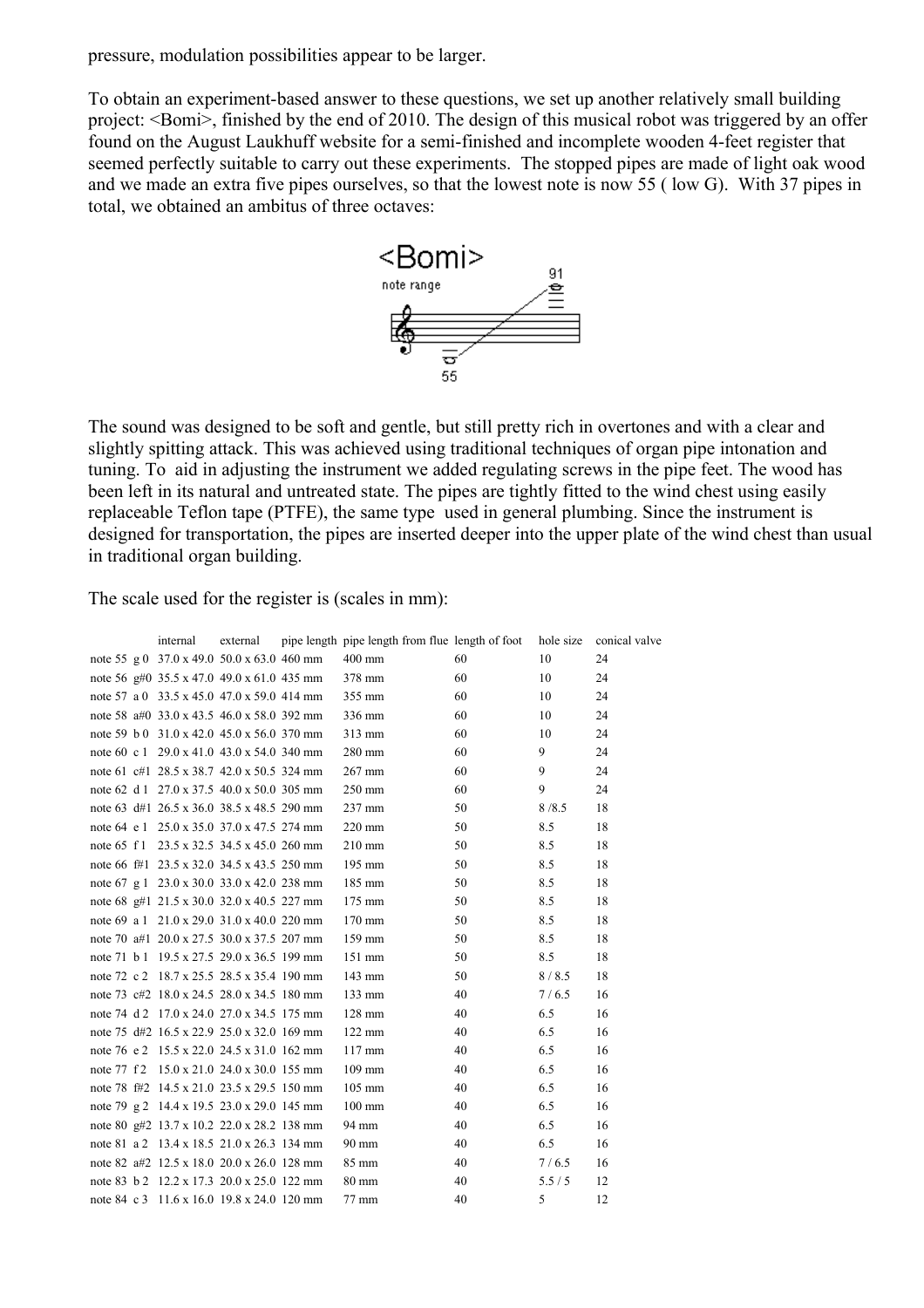| note 85 c#3 $11.6 \times 16.0$ 19.0 x 23.6 114 mm 72 mm |  |         | 40 |   |    |
|---------------------------------------------------------|--|---------|----|---|----|
| note 86 d 3 10.9 x 15.8 19.0 x 23.5 109 mm              |  | 69 mm   | 40 | 5 | 12 |
| note 87 d#3 10.1 x 14.7 17.0 x 21.5 104 mm              |  | 64 mm   | 40 | 5 | 12 |
| note 88 e 3 $9.8 \times 14.0$ 16.5 x 21.0 102 mm        |  | $61$ mm | 40 | 5 | 12 |
| note 89 f 3 9.0 x 14.0 15.5 x 20.5 98 mm                |  | 57 mm   | 40 | 5 | 12 |
| note 90 f#3 $9.0 \times 13.0$ 15.5 x 19.5 95 mm         |  | 55 mm   | 40 | 5 | 12 |
| note 91 g 4 $9.0 \times 12.5$ 15.5 x 19.3 91 mm         |  | 50 mm   | 40 |   |    |

The size of the wind chest upper plate in light oak-wood is760mm x 240mm x 45mm. The pipes are arranged in two rows, with the first row holding pipes 69 to 91 and the back row notes 55 to 68. The wind flow to each pipe is controlled inside the wind chest with solenoid-driven conical electrical pallets. Conical valves allow for a much better airflow regulation than the flat pallet valves we had used hitherto.



Thanks to these valves, we obtained velocity sensitivity for each individual note as well as individual key pressure modulation (note aftertouch). The sizing of the pallet valves with conical pads is given in the table above. These sizes were calculated such that for a given solenoid trajectory (5 to 10mm) and orifice, flow regulation is optimal. We designed software to calculate the frustum shaped apertures based on the following geometric considerations<sup>[3](#page-7-2)</sup>:



Calculated results for Bomi:

| cone diameter     | top angle   |          | trajectory diameter of equivalent orifice |
|-------------------|-------------|----------|-------------------------------------------|
| $35$ mm / $15$ mm | $110^\circ$ | $5.2$ mm | $10 \text{ mm}$                           |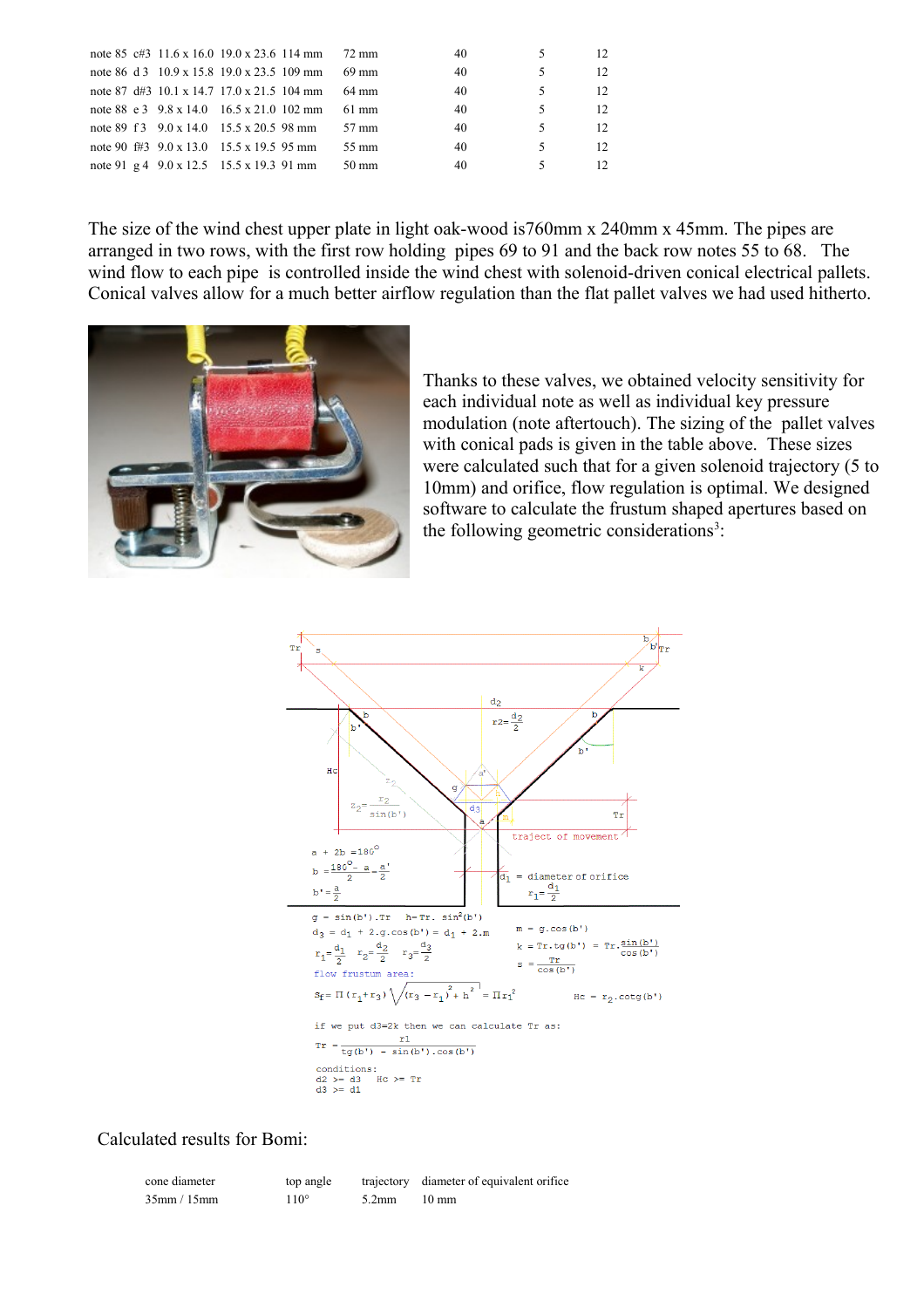| 25mm/12mm            | $100^{\circ}$ | 5.0 <sub>mm</sub> | $7 \text{ mm}$   |
|----------------------|---------------|-------------------|------------------|
| 20mm/11mm            | $85^\circ$    | 6.0 <sub>mm</sub> | $5 \text{ mm}$   |
| $16.5$ mm $/10.2$ mm | $81^\circ$    | 6.0 <sub>mm</sub> | $4.3 \text{ mm}$ |
| 13mm/8.7mm           | $72^{\circ}$  | 6.0 <sub>mm</sub> | $3 \text{ mm}$   |

For cones with a top angle of 90 degrees, the trajectory will always equal the orifice. An easy rule to keep in mind. The top angles were not a freely chosen parameter, since we used ready-made cones from Laukhuff. The main problem we met here was the milling of the exactly shaped conical holes in the wind chest. This led us to order custom-made mills, a pretty expensive undertaking...

In order to make it possible to adjust the valves in the wind chest without having to remove all the pipes, we constructed the pipe holder above the wind chest in such a way that it can be lifted up mechanically. Moreover, even without lifting the pipe holder, the mechanical parts can be accessed through the polycarbonate windows in the front and back of the wind chest. It should be noted here that the leak-free adjustment of the conical valves is a whole lot more difficult to perform than if we had used flat pallets. We had to design and make quite a few special spring-bending tools to complete this task to our satisfaction:



The electric connection between valves and steering electronics makes use of a series of Weidmueller connectors leaving the pipe holder through a vertical hole and an airtight cable gland.

Global wind pressure control is possible over a wide range, although as can be expected from flue pipes, tuning cannot be guaranteed under extreme deviation from the normal pressure circumstances. The global pressure control is mapped on midi controller 7, as it is related to the sound volume. The maximum wind pressure is 65 mm water column (= 6.5 mbar) and generated by a small 70 Watt Laukhuff Ventola-type organ blower driven by a programmable 3-phase motor controller from Siemens. Air production is 1 cubic meter a minute. Normal working pressure should be 45 mm water column (4.5 mbar). Tuning is pretty much stable in the range 40 to 50 mm  $H_2O$ .

A tremulant, using a softshift solenoid valve<sup>[4](#page-7-3)</sup> on the wind inlet in the wind chest, is also part of the design. Its operation can be seen as we have made the wind chest transparent. The softshift valve used here to steer a large conical valve can be controlled with midi controller 1; however its function is inverted such that for controller value zero, the valve will be fully opened and for value 127 fully closed. The "all notes off" command (controller 123) always resets this valve to the fully opened state. The valve can very well be used for fast-responding dynamic control as well as for inflections affecting all sounding pipes.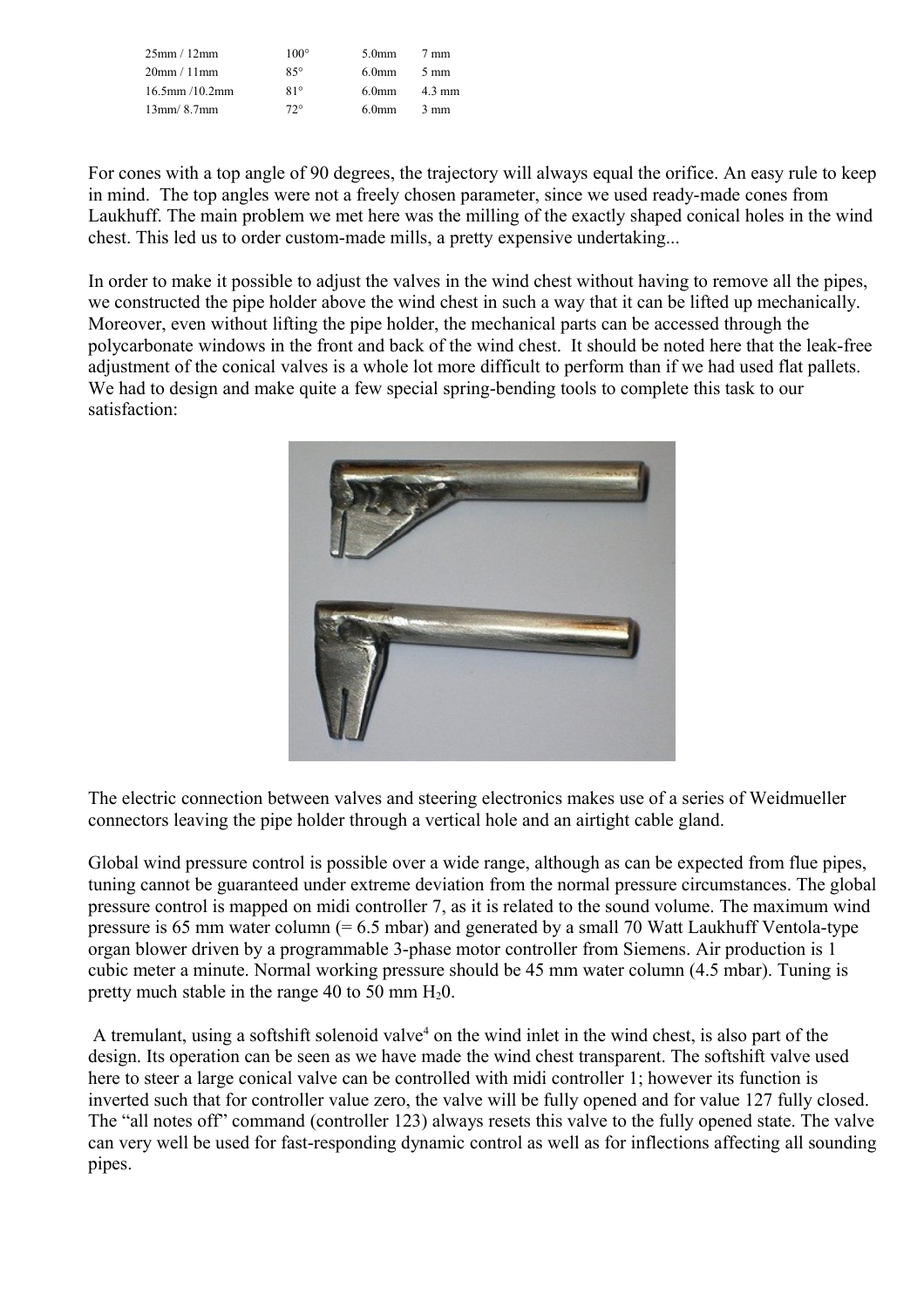

The entire circuitry for this robot makes use of three fast PIC controllers: Microchip PIC18F4625 - I/SP types. For each group of 14 notes, a controller takes care of the midi input parsing and the note on/offs, mosfets and conical valve solenoids. There is precise control over the note attack (the velocity byte accompanying each note on command controlling the response speed of the valves) as well as over wind flow modulation during the sounding of a note. This is implemented with polyphonic midi note aftertouch commands and, on the processor level, by applying slow PWM to the hold voltages over the solenoids.

This is the principle:



It is important to the user to know that the velocity byte in the midi note-on command does not control sound volume, but only the way the pipes begin sounding. It is strictly an attack control. For detailed circuitry and board population, please refer to the web page of our  $\leq$  harmO $\geq$  robot, since it uses the same boards. The PIC firmware however is very different, since we implemented the PWM steering here required for the key pressure control. A fourth PIC micro-controller (a 18F2525 type) takes care of the steering of the wind valve / tremulant as well as the motor commands and the PWM for the 3-phase motor controller.

A manometer on the wind chest allows for easy and precise adjustment of wind pressure in function of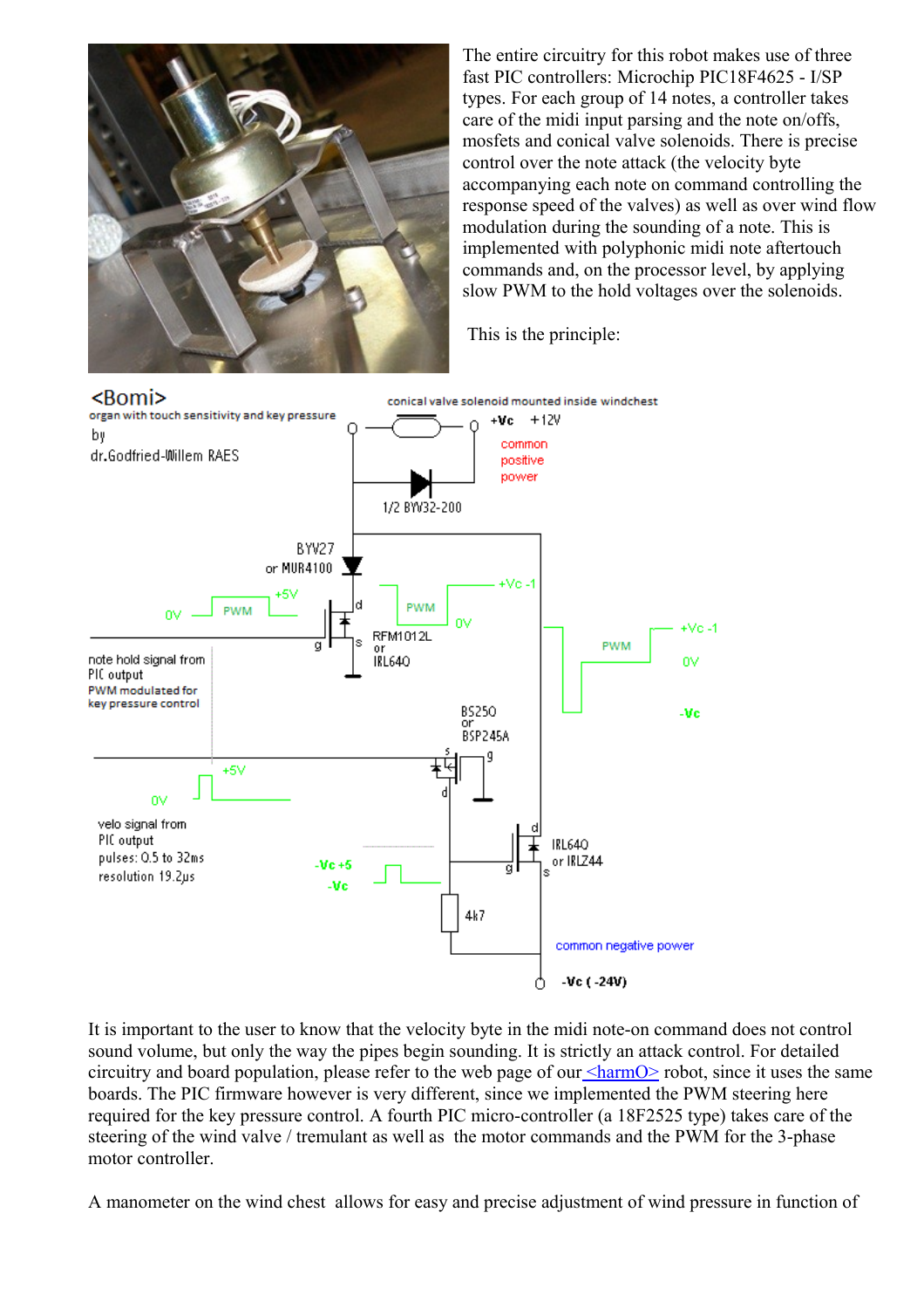tuning operations. A thermometer is mounted permanently inside the wind chest, to make it possible to know the exact operating conditions. One should not forget that the compression of air always results in an increase of temperature, and since pipe pitch depends on the temperature of the wind, it becomes an important design parameter.

The robot was build as an autonomous module with a chassis made from welded stainless steel and placed on wheels for easy transportation.

## Midi implementation:

The midi channel for  $\le$ Bomi $>$  is 3 (0-15).

Midi note range: 55 - 91. (c-g"), velocity implemented (steers the speed at which the valves open and hence the note attack). The lights added as an extra feature are mapped to the note range 120-125.

Note Off commands are required.

Controller #66 is used to switch the motor on or off.

Controller #1 is used for the wind valve: at value 0 it is fully opened, at 127 it is fully closed. Thus by default and after reset the valve will always be opened.

The tremulant is implemented as a modulation around the position of the wind valve as set by controller 1. Default value for controller 1 when using the tremulant: 80. With high modulation depth (controller #12) it should be smaller.

Controller #11 controls the speed of the tremulant. Normal values are between 100 and 110. Modulation depth can be controlled with controller #12. Default value 60. This is the excursion the valve will make around the central position as set by controller 1. More gentle effects are obtained by setting this controller to 38 (with CC11 to 100 and C1 to 90). Note that tremulant speed, depth and wind valve position interfere with each other and not every combination of values will work well.

Controller #7 is used for the wind pressure (motor speed). The normal setting should be 72. Default startup value in the PIC firmware is 0. It cannot be used for fast wind pressure modulation but is perfectly suitable for slow crescendo en decrescendo. Note however that pitch as well as intonation may be affected when Bomi is operated at non-standard wind-pressures.

<Bomi> responds to the midi all-notes-off command. This command also switches off the lights and the wind valve, but not the motor. To switch off the motor, controller #66 should be used.

## Technical specifications:

- size: 820 x 330 x 1230 mm. (w x d x h)
- weight: approx. 50 kg
- power: 230V AC 286W(peak)
- Tuning: based on  $A = 440$  Hz at  $21^\circ$  Celsius ambient.
- static wind pressure in the wind chest for normal tuning and intonation: 45 mmH2O or 4.5 mbar
- Sound pressure level: max. approx. 84 dBA, motor background noise <= 42 dBA. (Measured under normal operating conditions at 1 m distance)

## Concluding evaluation:

Since its finalisation, many composers have used <Bomi> as a much welcomed sound in the robot orchestra. The robot was also demonstrated at the festive opening of the STAM museum for over 20000 visitors. Demonstration audio recordings are available from our website. Due to its flexibility in tone production and modulation, <Bomi> is extremely well suited to real-time interactive playing using our gesture sensing and recognition system. This was convincingly demonstrated in our Namuda studies, a collection of interactive compositions<sup>[5](#page-7-4)</sup>. Study #7 ('RoboBomi') was written for a dancer, the gesture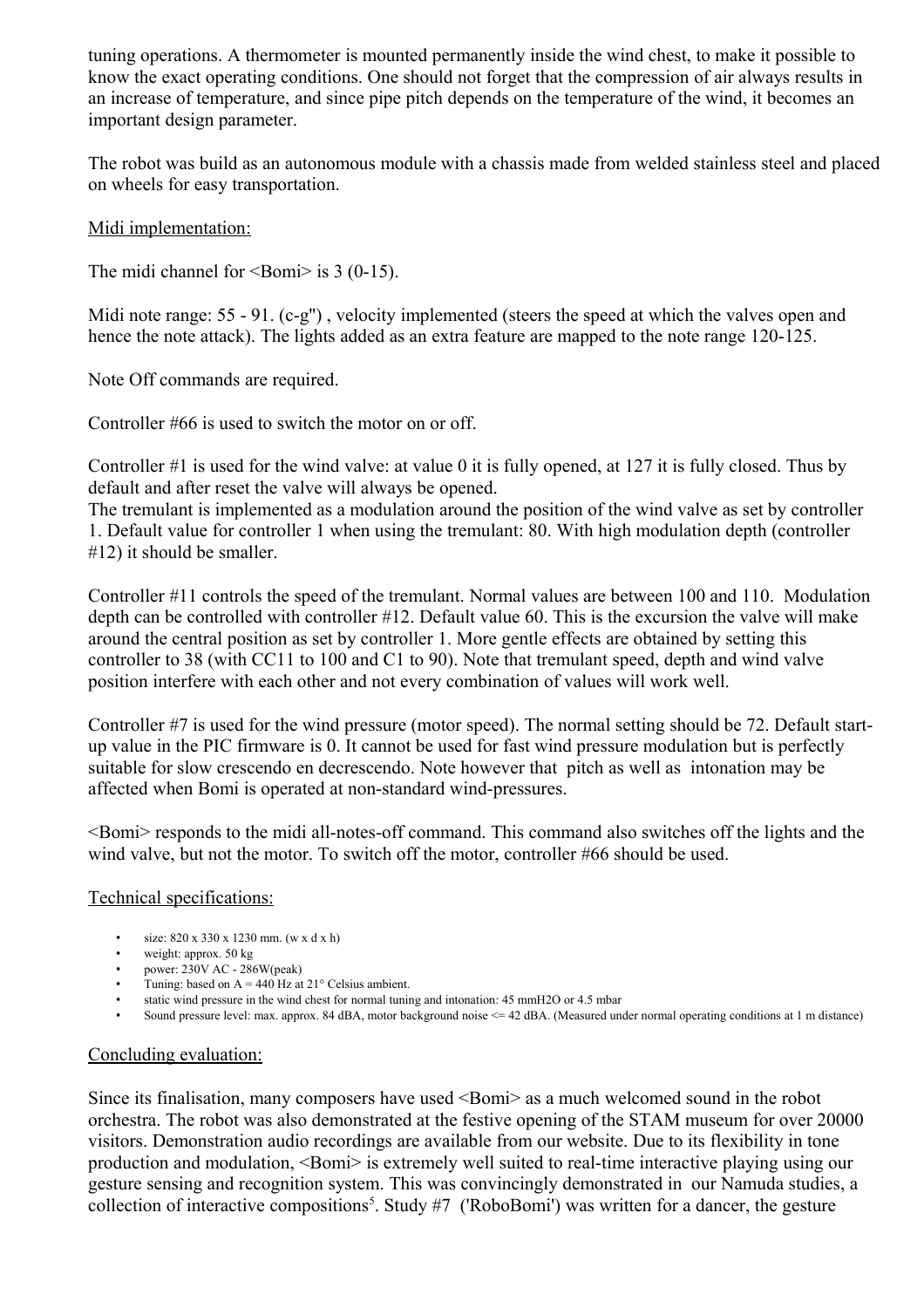system and <Bomi>. These pieces are performed regularly on the concerts of the M&M robot orchestra at Logos in Ghent.

Bibliography:

RAES, Godfried-Willem "Expression control in automated musical instruments", a paper presented at the NIME conference, New York 2007. Last updated 01.2011. Weblink: [http://www.logosfoundation.org/g\\_texts/expression-control.html](http://www.logosfoundation.org/g_texts/expression-control.html)

RAES, Godfried-Willem "NaMuDa: gesture recognition for musical practice" , a paper presented at the ThinkTank, IPEM, Ghent 05.2010. Weblink: [http://www.logosfoundation.org/ii/namuda\\_123.pdf](http://www.logosfoundation.org/ii/namuda_123.pdf)

Notes: